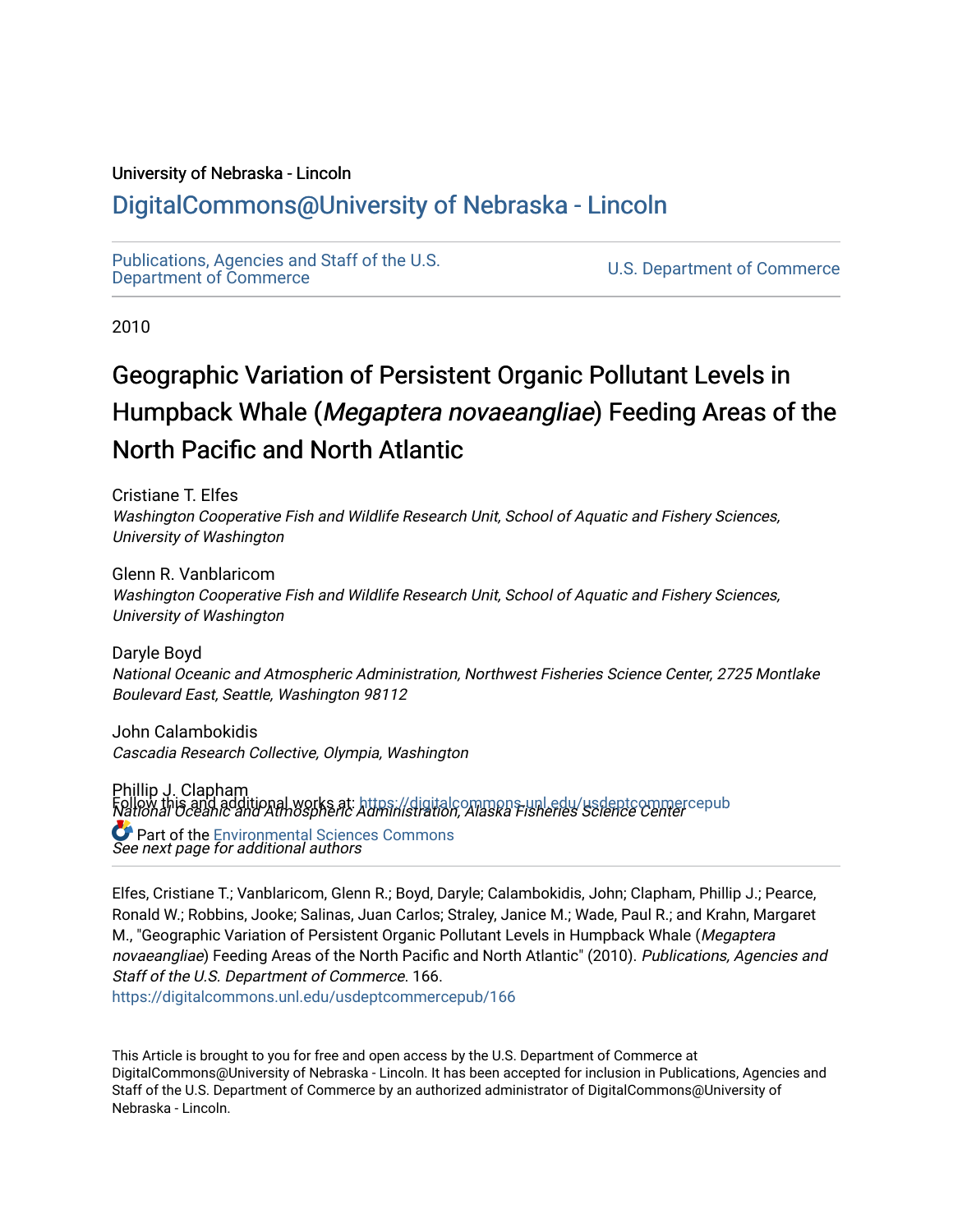# Authors

Cristiane T. Elfes, Glenn R. Vanblaricom, Daryle Boyd, John Calambokidis, Phillip J. Clapham, Ronald W. Pearce, Jooke Robbins, Juan Carlos Salinas, Janice M. Straley, Paul R. Wade, and Margaret M. Krahn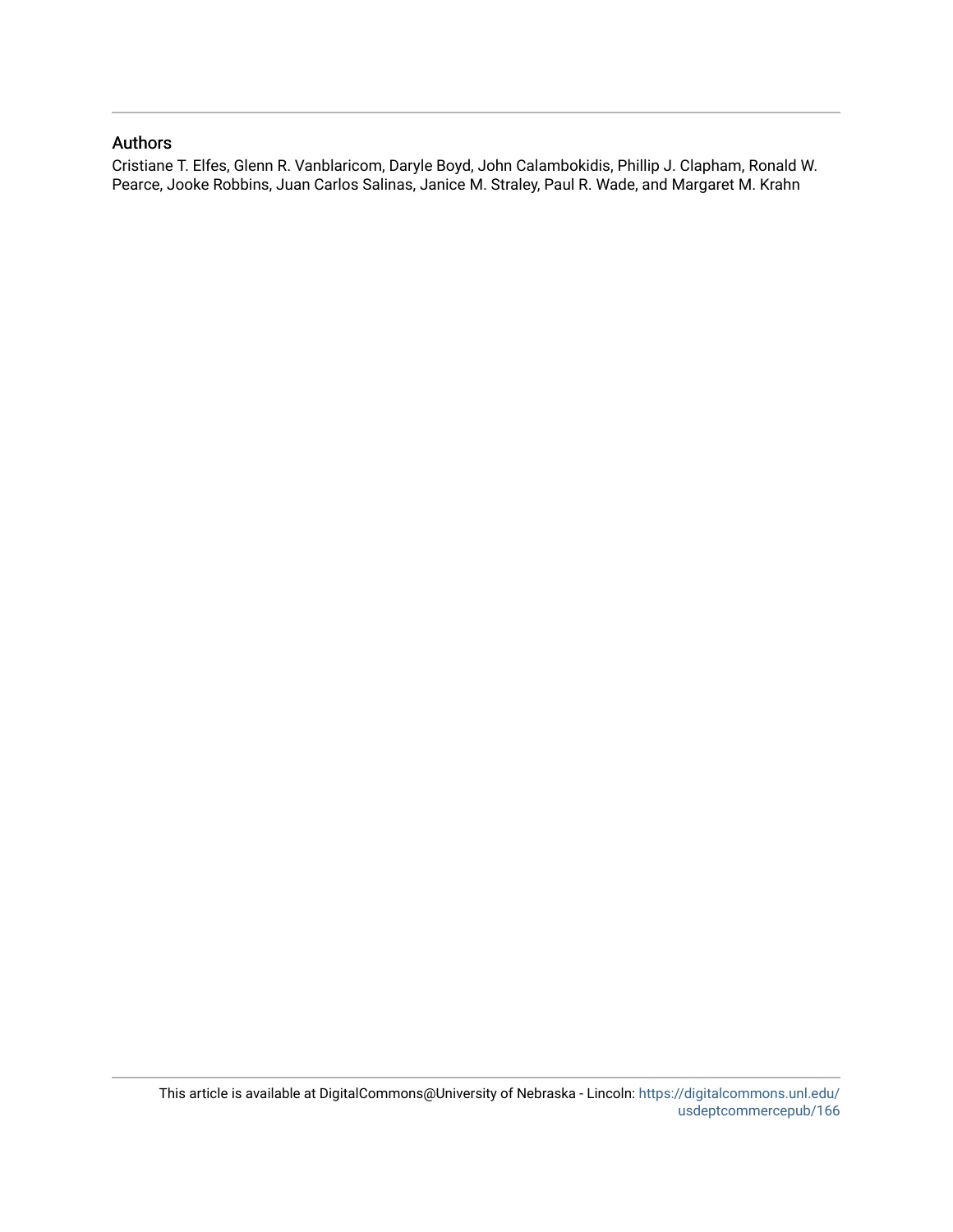

This article is a U.S. government work, and is not subject to copyright in the United States.

# GEOGRAPHIC VARIATION OF PERSISTENT ORGANIC POLLUTANT LEVELS IN HUMPBACK WHALE (MEGAPTERA NOVAEANGLIAE) FEEDING AREAS OF THE NORTH PACIFIC AND NORTH ATLANTIC

CRISTIANE T. ELFES, \*† GLENN R. VANBLARICOM,† DARYLE BOYD,‡ JOHN CALAMBOKIDIS, § PHILLIP J. CLAPHAM, RONALD W. PEARCE, JOOKE ROBBINS, # JUAN CARLOS SALINAS,  $\dagger \dagger$  JANICE M. STRALEY,  $\ddagger \ddagger$  PAUL R. WADE, || and MARGARET M. KRAHNI

yWashington Cooperative Fish and Wildlife Research Unit, School of Aquatic and Fishery Sciences, University of Washington, 1122 NE Boat Street, Box 355020, Seattle, Washington 98195, USA

zNational Oceanic and Atmospheric Administration, Northwest Fisheries Science Center, 2725 Montlake Boulevard East, Seattle, Washington 98112 §Cascadia Research Collective, 218<sup>1</sup>/<sub>2</sub> West Fourth Avenue, Olympia, Washington 98501, USA

||National Oceanic and Atmospheric Administration, Alaska Fisheries Science Center, 7600 Sand Point Way Northeast, Seattle, Washington 98115 #Provincetown Center for Coastal Studies, 5 Holway Avenue, Provincetown, Massachusetts 02657, USA

yyNational Oceanic and Atmospheric Administration, Southwest Fisheries Science Center, 8604 La Jolla Shores Drive, La Jolla, California 92037  $\ddagger\ddagger$ University of Alaska Southeast, Sitka, Alaska 99835, USA

(Submitted 28 May 2009; Returned for Revision 4 September 2009; Accepted 16 November 2009)

Abstract—Seasonal feeding behavior and high fidelity to feeding areas allow humpback whales (Megaptera novaeangliae) to be used as biological indicators of regional contamination. Biopsy blubber samples from male individuals  $(n = 67)$  were collected through SPLASH, a multinational research project, in eight North Pacific feeding grounds. Additional male samples ( $n = 20$ ) were collected from one North Atlantic feeding ground. Persistent organic pollutants were measured in the samples and used to assess contaminant distribution in the study areas. North Atlantic (Gulf of Maine) whales were more contaminated than North Pacific whales, showing the highest levels of polychlorinated biphenyls (PCBs), polybrominated diphenyl ethers (PBDEs), and chlordanes. The highest dichlorodiphenyltrichloroethane (DDT) levels were detected in whales feeding off southern California, USA. High-latitude regions were characterized by elevated levels of hexachlorocyclohexanes (HCHs) but generally nondetectable concentrations of PBDEs. Age was shown to have a positive relationship with  $\Sigma$ PCBs,  $\Sigma$ DDTs,  $\Sigma$ chlordanes, and total percent lipid. Contaminant levels in humpback whales were comparable to other mysticetes and lower than those found in odontocete cetaceans and pinnipeds. Although these concentrations likely do not represent a significant conservation threat, levels in the Gulf of Maine and southern California may warrant further study. Environ. Toxicol. Chem.  $2010;29:824-834.$   $\odot$  2009 SETAC

Keywords—Humpback whale Persistent organic pollutants Polybrominated diphenyl ethers Contaminant variation Health effects

#### INTRODUCTION

Oceans function as sinks in which anthropogenic chemicals such as persistent organic pollutants (POPs) are deposited. Persistent organic pollutants entering the marine environment are readily absorbed by organic matter and taken up by plankton at the base of marine food webs. Bioaccumulation of POPs through the food chain is cause for concern, particularly for long-lived, top-level predators, such as marine mammals and humans. Known consequences of POP contamination in mammals include impaired immunity, increased susceptibility to disease, neurotoxicity, and reproductive impairment [1–3].

Contamination of the marine environment by POPs reflects inputs from both local sources and long-range transport mechanisms. In many developed nations, inputs of well-known POPs such as dichloro diphenyl trichloroethanes (DDTs) and polychlorinated biphenyls (PCBs) have decreased as a result of regulation by governmental agencies. Even so, such legacy toxics continue to persist in the environment today. In addition, there is a growing list of emerging contaminants, among them the flame-retardant polybrominated diphenyl ethers (PBDEs). Unlike legacy toxics, PBDEs have not yet been banned in many countries, and concentrations have increased exponentially in some habitats [4,5]. Also of concern is the long-range transport of pollutants, such as atmospheric dispersal by westerly winds from Asia to the eastern North Pacific. This trans-Pacific transfer of pollutants is expected to increase as economic growth continues in Asia [6]. Global-scale processes are also implicated in transporting contaminants to pristine regions such as the Arctic [7,8] and represent a significant regulatory challenge.

Geographic patterns of pollution can be derived effectively from the comparison of levels within a single species, although few such studies have been conducted over a broad scale [9]. Humpback whales (Megaptera novaeangliae) can serve as bioindicators of POP contamination and provide insights into the concentrations of these chemicals in ocean systems. Although they are migratory animals, humpback whales feed

All Supplemental Data may be found in the online version of this article. \* To whom correspondence may be addressed

<sup>(</sup>celfes@u.washington.edu).

Published online 31 December 2009 in Wiley InterScience (www.interscience.wiley.com).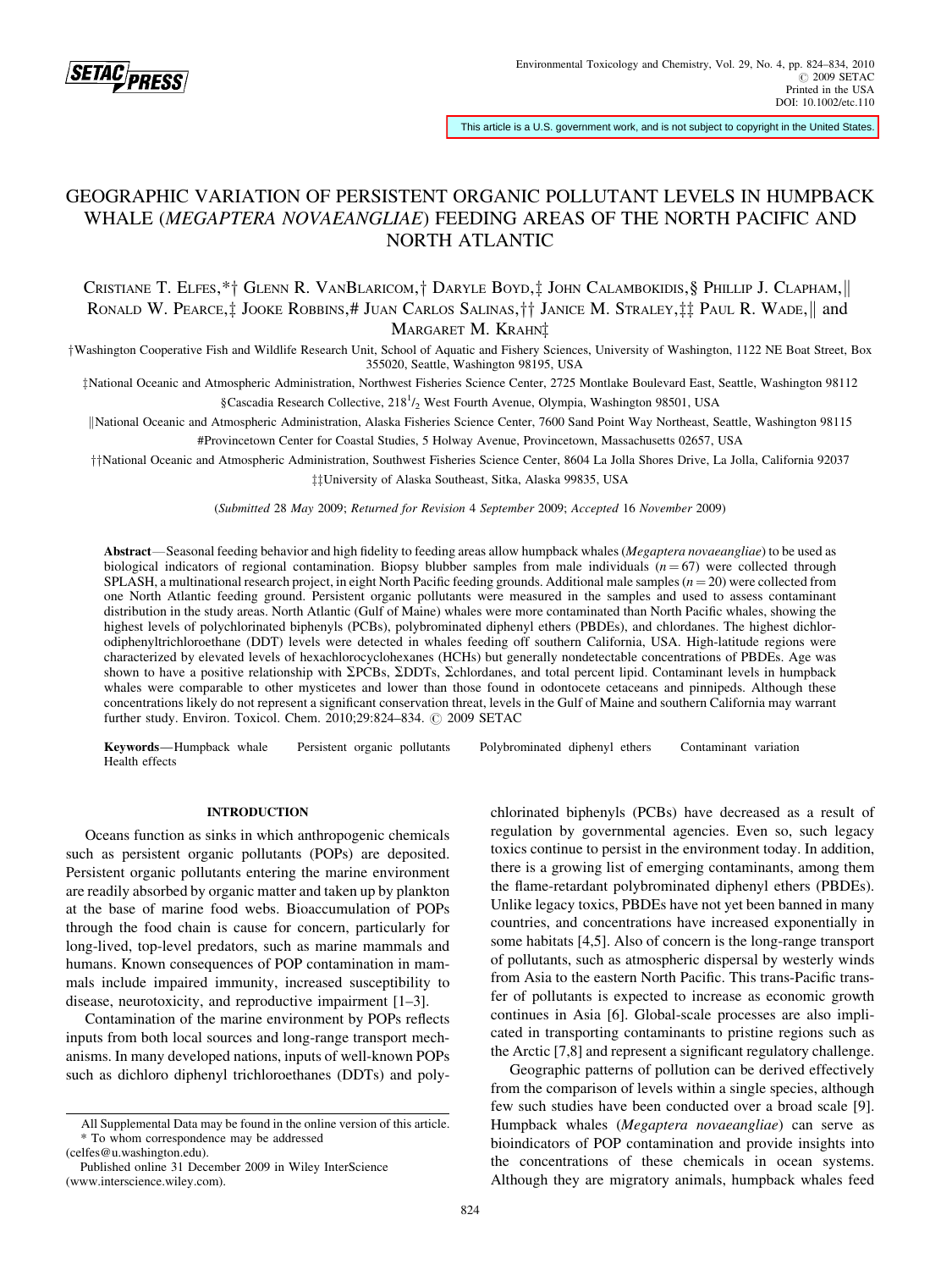only during summer months in the productive waters of highlatitude regions. During their migration and winter breeding season in the tropics, humpback whales fast and depend on energy reserves accumulated in their blubber. Additionally, genetic and photoidentification studies give evidence of strong site fidelity of humpback whales to their feeding areas in both the North Pacific and North Atlantic [10–13]. Seasonal feeding behavior and fidelity to feeding regions provide the basis for using humpback whales to better understand regional patterns of marine pollution.

In addition to understanding spatial differences in POP distribution, contaminant data on humpback whales may be able to provide information on population structure and feeding ecology and are important in assessing potential health impacts. Few studies have examined contaminant levels in humpback whales [14–17], and previous work has often been limited to stranded specimens or biopsy samples collected from a few individuals. Here we examine POP levels in free-ranging animals on a large geographic scale. The specific objectives of the present study are to compare contaminant loads in humpback whales from different feeding areas to provide information on the geographic distribution of contaminants, to discuss the biological and ecological factors potentially affecting these loads, and finally to discuss potential health implications for the study populations.

#### MATERIALS AND METHODS

#### Study areas

North Pacific. Biopsy samples were collected through the Structure of Populations, Levels of Abundance and Status of Humpbacks (SPLASH) project between May and October 2004 (except for three samples from southeastern Alaska, USA, collected in 2003). Samples were collected in seven different feeding areas (Supplemental Data, Table S1), namely, California (n = 10), Washington (n = 10), southeast Alaska (n = 10), northern Gulf of Alaska ( $n = 8$ ), western Gulf of Alaska ( $n = 9$ ), eastern Aleutian Islands ( $n = 10$ ), and Bering Sea ( $n = 10$ ). Because of the large geographic extent from which California samples were obtained, two regions within California were considered: southern California, including samples collected south of Point Sur (36°20′N;  $n = 5$ ), and northern California, including individuals sampled north of Point Sur  $(n = 5)$ . The same boundary has been used previously to define subregions for humpback whales that feed off the California coast [18].

North Atlantic. Additional biopsy samples were collected in the Gulf of Maine (Supplemental Data, Table S1) between May and August 2006 (one sample was collected in September, 2005), from two regions: the southwestern (SW) Gulf of Maine, including Stellwagen Bank and the Great South Channel  $(n = 10)$ , and the northeastern (NE) Gulf of Maine, including German Bank and the Bay of Fundy  $(n = 10)$ .

#### Biopsy samples

Biopsy samples were collected by approaching target animals and using a crossbow to fire a custom-made tissue collection dart [19,20]. Each biopsy dart was fitted with a hollow stainless steel coring tip (length of 4 or 6 cm) that collects a small quantity of skin and blubber on impact with the whale. The dart was equipped with a foam stop that limits penetration and causes the dart to recoil and float after sampling. Biopsy samples were stored in 2-ml cryogenic vials, kept on ice or in liquid nitrogen in the field, and later transferred to freezers at  $-80^{\circ}$ C until chemical analyses were done. Before analysis, the blubber portion was excised from the skin using solventrinsed scalpel blades. Lengths of 41 blubber biopsies were measured, and the average length was 1.38 cm.

To facilitate comparisons between feeding areas, only samples from male individuals were used, because females are known to transfer a portion of their contaminant burden to calves during gestation and lactation [21]. All biopsy samples in the present study were determined to be from males through genetic sexing [22–24]. In the Gulf of Maine, sampling intentionally targeted males that were at least 10 y old and therefore considered adults [25]. Exact age was known for individuals first catalogued as dependent calves. The remaining Gulf of Maine whales were assigned a conservative minimum age, assuming that they were born 1 y prior to their first observation. North Pacific animals were of unknown age but were assumed to be adults based on observations in the field. Gulf of Maine sampling also focused on individuals with prior sighting histories that favored either NE or SW study areas.

#### Contaminant analysis

Blubber biopsy samples were analyzed for contaminants following laboratory procedures described in detail elsewhere [26]. Briefly, the process involved extraction of approximately 1 g of blubber tissue mixed with sodium and magnesium sulfates (to remove water) by accelerated solvent extraction (ASE) using 50 ml methylene chloride at  $100^{\circ}$ C and 2,000 psi. The methylene chloride extract was then filtered on a singlestacked silica gel/alumina column and concentrated for further cleanup by size exclusion high-performance liquid chromatography (SEC-HPLC) that separated POPs from bulk lipid and other biogenic material. Finally, the fraction containing POPs was analyzed on a low-resolution quadrupole gas chromatography/mass spectrometry (GC/MS) system equipped with a 60 meter DB-5 GC capillary column.

Blubber samples were analyzed for five contaminant classes: DDTs, PCBs, hexachlorocyclohexanes (HCHs), chlordanes, and PBDEs. Contaminant concentrations are expressed as sum values for each class:  $\Sigma$ PCB is the sum of 40 PCB congeners (refer to Sloan et al. [26] for complete list);  $\Sigma$ DDT is the sum of  $o, p'$ -dichlorodiphenyldichloroethane (DDD),  $p, p'$ -DDD,  $p, p'$ -dichlorodiphenyldichloroethylene (DDE),  $o, p'$ -DDE,  $o, p'$ -DDT, and  $p, p'$ -DDT;  $\Sigma$ chlordanes is the sum of oxychlordane,  $\gamma$ -chlordane, nona-III-chlordane,  $\alpha$ -chlordane, *trans*-nonachlor, and *cis*-nonachlor;  $\Sigma$ HCHs is the sum of  $\alpha$ -,  $\beta$ -, and  $\gamma$ -HCH isomers; and  $\Sigma$ PBDEs is the sum of congeners 28, 47, 49, 66, 85, 99, 100, 153, 154, and 183. Contaminant values are reported as lipid weight concentrations in nanograms per gram (ppb).

Quality assurance (QA) measures were incorporated into each batch of up to 12 samples according to the Environmental Assessment Program Quality Assurance Plan [27]. Each batch of samples included a method blank and a Standard Reference Material (SRMs 1945 and 1947) from the National Institute of Standards and Technology. Internal standards were added to the samples before extraction to monitor for losses during sample preparation and cleanup. Criteria were met for all QA parameters.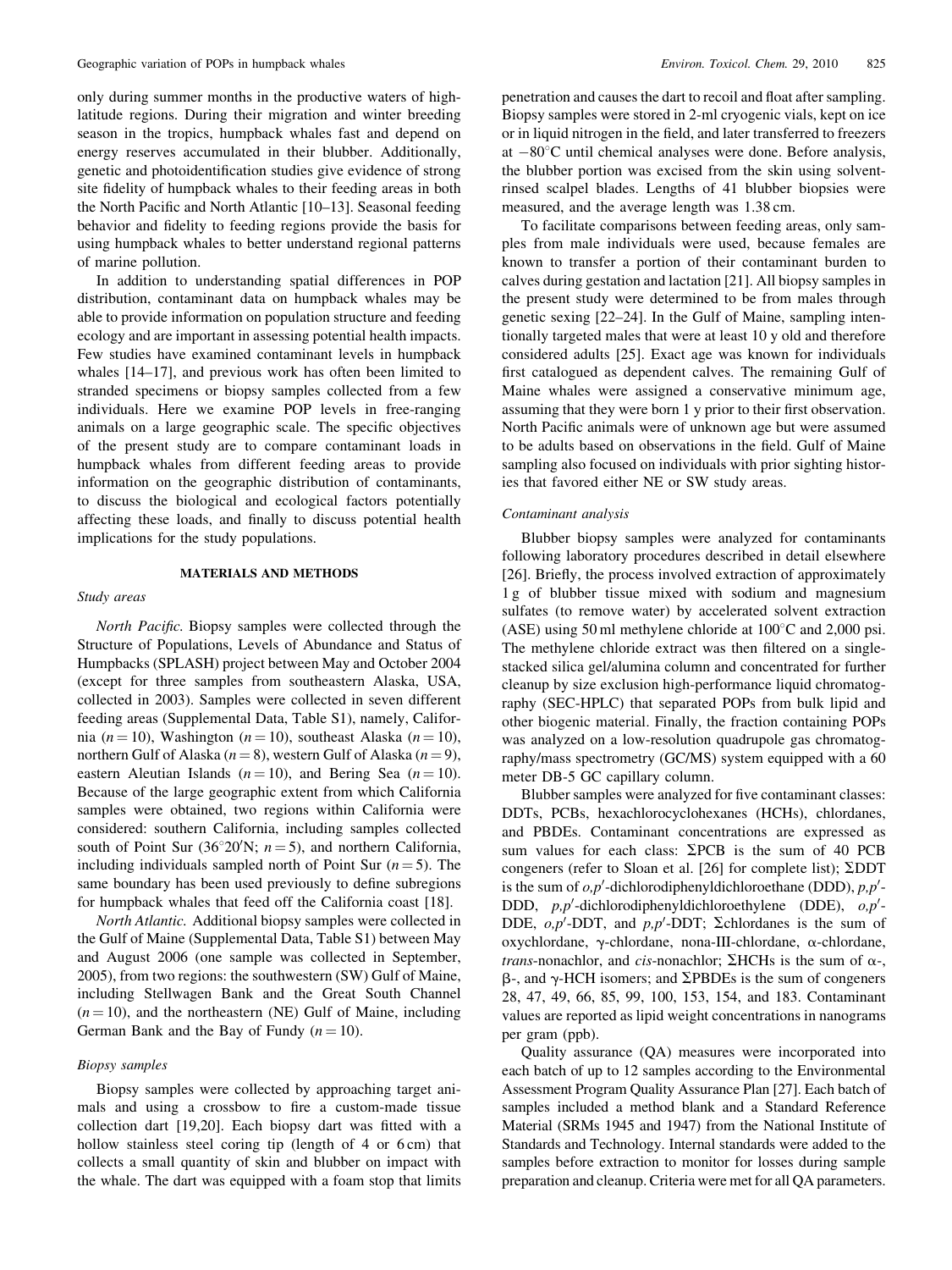#### Lipid analysis

Blubber samples were analyzed for total percent lipid (relative to sample wet weights) using a thin-layer chromatography/flame ionization detection (TLC/FID) method [28]. Five lipid classes (i.e., wax esters/sterol esters, triglycerides, free fatty acids, cholesterols, and phospholipids) were analyzed on Chromarod type S-III silica rods using a 60:10:0.02 hexane: diethyl ether:formic acid (v/v/v) solvent system and measured with an Iatroscan MK-6s (Shell). The Iatroscan was operated with a hydrogen flow rate of 160 ml/min and air flow of 2,000 ml/min. A four-point linear external calibration was used for quantification. Duplicate TLC/FID analyses were performed for each sample extract, and mean values are reported. Percent total lipids were calculated by adding the wet weight concentrations of the five lipid classes measured.

#### Statistical analysis

Prior to all statistical calculations, both contaminant and total lipid concentration data were tested for normality. Raw values for total lipid concentration were normally distributed.  $Log<sub>10</sub>$ -transformation improved normality of the contaminant data and was used for all subsequent calculations. In some samples, contaminant concentration values fell below the level of quantification (LOQ). For statistical purposes, a random value was chosen between zero and the lowest LOQ value for analytes within that class [29]. Means reported here are geometric means, calculated using only samples with detectable concentrations. The standard error of the mean (SE) was calculated in log <sup>e</sup> space and back-transformed to determine the coefficient of variation  $(CV)$  in real space using the formula:  $CV = e^{SE} - 1$ . The SE in real space was then calculated as the geometric mean times the CV.

Mean percent total lipid and concentrations of each pollutant class were tested for significant differences by geographic areas using one-way analysis of variance. When significant differences were found, pairwise comparisons were examined using the Tukey-Kramer honestly significant difference test (Tukey HSD). Comparisons between the two regions within California and between the two regions within the Gulf of Maine were also analyzed separately using Welch's two-sample  $t$  test, which does not assume equal variance.

For samples from the Gulf of Maine, correlations between contaminant concentration and animal age and between total lipid concentration and age were examined using linear least squares regression. For all tests, statistical significance was reported for  $p < 0.05$  unless otherwise noted. Statistical tests were performed using R Program Language (ver 2.4.0; R Development Core Team, 2006).

### **RESULTS**

#### Contaminant concentrations

For all biopsy samples analyzed  $(n = 87)$ , recoveries of the surrogate standards ranged from 62 to 113%, with an average of  $98 \pm 9\%$ . Mean concentrations for all POP classes by region are presented in Table 1.

In general, contaminant concentrations of the North Atlantic study regions were higher than those of the North Pacific (Table 1). Humpback blubber samples from the Gulf of Maine had the highest mean values for  $\Sigma$ PCBs,  $\Sigma$ chlordanes, and

| uthwest Cr   | ن<br>+<br>$\frac{1}{2}$<br>$\overline{1}$<br>Í | ornia                          | itions in<br>$\ddot{\phantom{0}}$<br>i | י<br>ו<br>$\tilde{c}$               | Aget<br>i         | thern Gulf of<br>i<br>é | i<br>Jestern Gulf | $-1 - 1 - 1$<br>مبن<br>م | $\sim$ and $\sim$<br>$-0.11114$ |
|--------------|------------------------------------------------|--------------------------------|----------------------------------------|-------------------------------------|-------------------|-------------------------|-------------------|--------------------------|---------------------------------|
| $\mathsf{I}$ | $\mathbf{  }$                                  | ì<br>$\mathbf{r} = \mathbf{r}$ | $\vert \vert$<br>ì                     | ⊇<br>j<br>$\parallel$<br>$\ddot{z}$ | $n = n$<br>ξ<br>i | $\frac{8}{1}$<br>ş<br>ç | $n = 5$<br>ŗ      | $n = 1$<br>S<br>i<br>7   | Ç<br>$\mathbf{u}$<br>Ş          |

 $S$ ,400  $\pm$  610  $\pm$  610

**PCBs** 

 $10,000 \pm 2,300$ (4,900–52,000)

 $0,000 \pm 2,300$ 

 $4,700 \pm 1,300$ (190–27,000)

 $\begin{array}{l} (4,900-52,000) \\ (4,700 \pm 1,300 \\ (190-27,000) \\ (190-27,000) \\ 2,000 \pm 410 \\ (860-7,200) \end{array}$ 

 $2,000 \pm 410$ (860–7,200)

190 70 (82–530) 120 14 (98–160) 180 56 (80–330)

170 41 (31–330) 180 35 (45–290) 100 29 (20–250) (2.6–37.1)

(<LOQ–110)

 $27.2 \pm 4.2$  $(18.1 - 42.7)$ 

 $25.2 + 3.6$ 

22±6 c<br>(LOQ-4<br>(1.1±6...<br>(0.9–57) (<LOQ–41)

 $31.1 \pm 6.3$ 

 $20.5 + 3.9$  $20.5 \pm 3.9$ <br>(7.1–39.6)

 $\frac{8}{8}$ a

 $\frac{100}{200}$ 

 $QQD$ 

(<LOQ–8)

 $27.2 \pm 3.8$  $(5.8)$ <br>( $(100-8)$ <br>27.2±3.8<br>(6.7–38.4)

 $16.1 \pm 3.0$  $16.1 \pm 3.0$ <br>(4.7–29.8)

 $19.1 \pm 3.3$  $19.1 \pm 3.3$ <br>(3.9–36.5)

 $4,900 \pm 2,600$ (1,300–15,000)

 $760 \pm 230$ (330–1,400)

 $1,400 + 350$ (390–3,100)

 $830 \pm 130$ (390–1,600)

 $200 \pm 120$ 

 $610 + 320$ 

 $800 \pm 390$ (280–2,800)

 $\begin{array}{c} 800 \pm 390 \\ (280 \text{--} 2,800) \end{array}$ 

 $560 \pm 140$ (140–1,200)

 $430 \pm 97$  d  $( <$ LOQ–1,100)

 $430 \pm 97 \text{ d}$  <br> (<LOQ-1,100)

 $390 \pm 180$ (43–1,100)

 $200 \pm 60$  d (<LOQ–510)

 $200 \pm 60$  d

 $140 \pm 60$ <br>  $(47 - 370)$ <br>  $760 \pm 230$ <br>  $1400$ <br>  $130 - 1,400$ <br>  $15 - 71$ <br>  $11 - 71$ <br>  $160 \pm 10$ <br>  $(44 - 89)$ <br>  $(44 - 89)$ 

110 ± 86<br>(5-570)<br>(30 ± 120<br>(27–870)<br>120 ± 430)<br>180 ± 77<br>180 ± 130

 $330 \pm 57$  d (<LOQ–710)  $250 \pm 46$  d (<LOQ–480)

(56–2200) (56–730) 440 75 (190–780)

 $340 \pm 120$ 

320 73 (95–740) 200 52 (45–510) 280 38 (180–650)

160 ± 24<br>(52–250)<br>170 ± 29<br>170 ± 22<br>170 ± 23<br>170 ± 230)<br>170 ± 230)

(3,300–9,200)

 $2DDTs$  2,200  $\pm 260$ 

**ZDDTs** 

(1,400–3,800)

 $\begin{array}{l} 5,400\pm610\\ (3,300\!-\!9,200)\\ (2,200\pm2.60)\\ (1,400\!-\!3,800)\\ (1,400\pm110)\\ 1,000\pm110 \end{array}$ 

 $\Sigma$ Chlordanes 1,000  $\pm$  110

*<u>EChlordanes</u>* 

(660–1,700)

 $\Sigma$ HCHs 36  $\pm$  10 d

**ZHCHs** 

(<LOQ–76)

 $\begin{array}{c} 36 \pm 10 \text{ d} \\ (\text{cLOQ-76}) \\ 870 \pm 110 \\ (520 - 1,500) \end{array}$ 

 $\Sigma$ PBDEs 870  $\pm$  110

**ZPBDEs** 

(520–1,500)

% Lipid  $31.6 \pm 2.2$ 

 $%$  Lipid

 $31.6 \pm 2.2$ <br>(24.1–45)

(680–1,200)

 $28.5 \pm 2.9$  $28.5 \pm 2.9$ <br>(12.8–42)

 $14.3 \pm 2.8$  $(4.3 \pm 2.8)$ <br>(4.2–19.4)

 $35 \pm 7$ <br>(13-71)<br>900  $\pm 53$ 

Table 1. Geometric mean concentration (±standard error) and range of persistent organic pollutants (POPs; ng/g, lipid wt) and percentage lipid in blubber biopsy samples for humpback whales by region

Table 1. Geometric mean concentration (±standard error) and range of persistent organic pollutants (POPs; ng/g, lipid wt) and percentage lipid in blubber biopsy samples for humpback whales by region

|                                                                                                                                                                                                                                      | $\ln(n=3),$                      |               |
|--------------------------------------------------------------------------------------------------------------------------------------------------------------------------------------------------------------------------------------|----------------------------------|---------------|
|                                                                                                                                                                                                                                      |                                  |               |
| $\ddot{\phantom{a}}$<br>i                                                                                                                                                                                                            | $\cdot$ 1 = $\mu$ = $\cdot$<br>j |               |
| <b>.</b><br>.                                                                                                                                                                                                                        | á                                |               |
| <b>Continued in the continued of the continued in the continued of the continued of the continued of the continued of the continued of the continued of the continued of the continued of the continued of the continued of the </b> |                                  |               |
| $0.00 =$ below the $\overline{1}$                                                                                                                                                                                                    |                                  |               |
|                                                                                                                                                                                                                                      | ļ                                |               |
| )<br> <br>j                                                                                                                                                                                                                          | Ê                                |               |
| $\sim$ + la $\sim$ sec                                                                                                                                                                                                               |                                  |               |
|                                                                                                                                                                                                                                      | .<br>Casa                        |               |
| :                                                                                                                                                                                                                                    |                                  |               |
| $\overline{\phantom{a}}$                                                                                                                                                                                                             |                                  |               |
| ļ<br>ļ<br>$\frac{1}{2}$                                                                                                                                                                                                              | i                                |               |
|                                                                                                                                                                                                                                      |                                  |               |
|                                                                                                                                                                                                                                      | CONTROL CO.                      |               |
|                                                                                                                                                                                                                                      |                                  |               |
| $H_S = h e^{x \cdot \alpha - x}$                                                                                                                                                                                                     | etters reter to the mimbe        |               |
| es.<br>ì                                                                                                                                                                                                                             |                                  |               |
| i                                                                                                                                                                                                                                    |                                  |               |
|                                                                                                                                                                                                                                      | i                                |               |
|                                                                                                                                                                                                                                      |                                  |               |
| i                                                                                                                                                                                                                                    |                                  |               |
| l                                                                                                                                                                                                                                    |                                  |               |
|                                                                                                                                                                                                                                      | i<br>i                           |               |
| l                                                                                                                                                                                                                                    |                                  |               |
| ١<br>i<br>I<br>j                                                                                                                                                                                                                     |                                  |               |
|                                                                                                                                                                                                                                      |                                  | $\parallel$   |
| $\frac{1}{2}$                                                                                                                                                                                                                        |                                  | $\frac{1}{3}$ |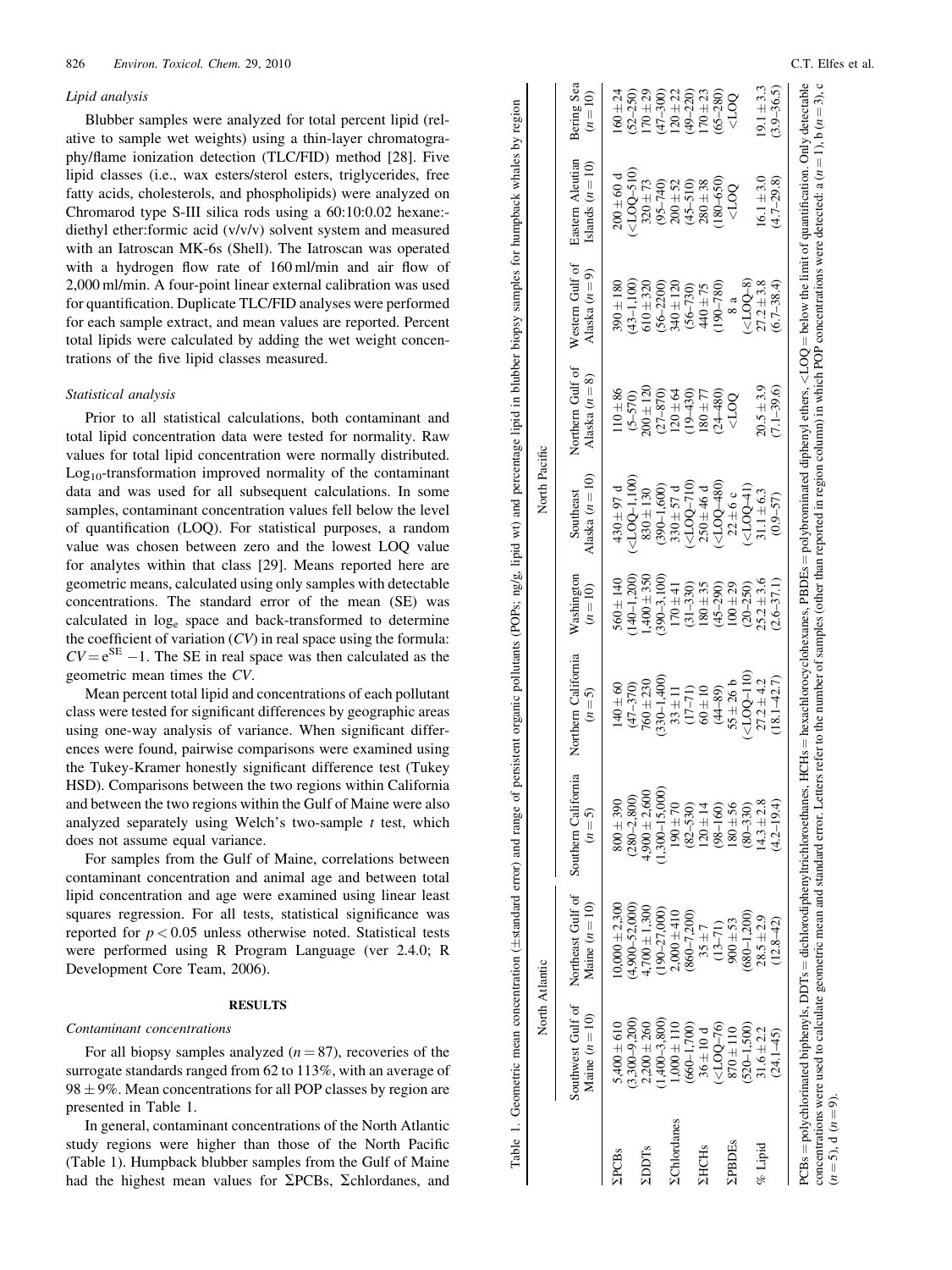$\Sigma$ PBDEs. Levels of  $\Sigma$ PCBs and  $\Sigma$ chlordanes from Gulf of Maine whales were significantly higher than those from any North Pacific region, with mean values one to two orders of magnitude greater. The  $\Sigma$ DDT levels were also high, with mean values in the NE Gulf of Maine only slightly less than those detected in southern California. Contrary to the results observed with all other contaminant classes,  $\Sigma HCH$  levels in North Atlantic whales were lower than in the North Pacific whales.

The two North Atlantic areas were examined separately using Welch's two-sample  $t$  test (Fig. 1). Humpback blubber samples collected in the NE Gulf of Maine had significantly higher levels of  $\Sigma$ PCBs,  $\Sigma$ DDTs, and  $\Sigma$ chlordanes, with mean values approximately double those of the SW Gulf of Maine. Concentrations of  $\Sigma$ PBDEs and  $\Sigma$ HCHs were similar in the two regions.

In the North Pacific, distribution patterns of POPs varied by class (Fig. 2). Levels of  $\Sigma$ PCBs,  $\Sigma$ DDTs, and  $\Sigma$ PBDEs were greater along the U.S. West Coast, with highest concentrations detected in southern California and Washington whales. Both  $\Sigma$ PCBs and  $\Sigma$ DDTs were ubiquitous in humpbacks throughout the North Pacific study regions. In contrast, SPBDEs were not detected in whales from remote regions, such as northern Gulf of Alaska, eastern Aleutian Islands, or Bering Sea, and were detected in only a single sample in the western Gulf of Alaska. A different pattern was observed for  $\Sigma$ chlordanes and  $\Sigma$ HCHs, with highest concentrations detected in the western Gulf of Alaska whales and those from other high-latitude regions, including southeast Alaska and eastern Aleutian Islands.

Concentrations of  $\Sigma$ DDTs were exceptionally high in humpback blubber samples collected off southern California, and levels decreased in samples collected to the north and west along the Pacific Rim. When the two California regions were compared (Fig. 3), mean concentrations of all POP classes were significantly higher in southern California whales (Welch's two-sample *t*-test,  $p < 0.05$ ). This difference was most significant for SDDTs, with mean concentrations in southern California samples more than six times those of northern California.



Fig. 1. Comparison of geometric mean concentrations ( $\pm$ standard error) for contaminants between the Northeastern Gulf of Maine (NE GOM; solid bars) and Southwestern Gulf of Maine (SW GOM; open bars). Bars with asterisks have statistically higher values than comparison bars within pairs (Welch's t test,  $p < 0.05$ ). PCBs = polychlorinated biphenyls; DDTs = dichloro diphenyl trichloroethanes;  $PBDEs = polybrominated$  diphenyl ethers;  $HCHs =$ hexachlorocyclohexanes. The numbers in brackets refer to the contaminant concentrations for those bars (in ng/g, lipid wt).

#### Lipid concentrations

Mean percent total lipid for humpback blubber collected in all regions ranged from 14.3 to 31.6% (Table 1). The highest total lipid concentrations (over 30%) were detected in humpbacks from the SW Gulf of Maine and southeast Alaska, whereas the lowest lipid levels (below 20%) were found in humpbacks from southern California, the eastern Aleutian Islands, and the Bering Sea. Differences in mean total lipid concentrations among regions were not statistically significant.

#### Influence of age

For Gulf of Maine whales, linear least squares regression revealed a positive correlation between age and  $\Sigma$ PCBs  $(R^2 = 0.56, p < 0.001)$ ,  $\Sigma$ DDTs  $(R^2 = 0.65, p < 0.001)$ , and  $\sum$ chlordanes ( $R^2 = 0.70$ ,  $p < 0.001$ ), whereas  $\sum$ PBDEs and SHCHs did not correlate well with age (Fig. 4). Total percentage lipid was negatively correlated with age  $(R^2 = 0.27,$  $p < 0.001$ ; Fig. 4).

#### DISCUSSION

#### Geographic variation of contaminants

Blubber from humpback whales biopsied in the North Atlantic and North Pacific study areas showed marked differences in POP contamination. The highest concentrations of  $\Sigma$ PCBs,  $\Sigma$ chlordanes, and  $\Sigma$ PBDEs, as well as high  $\Sigma$ DDT levels, were detected in the Gulf of Maine humpbacks, likely a result of greater industrialization and the larger human population density of the eastern United States compared with other regions sampled [30]. For example, total usage of PCBs was shown to be higher on the eastern side of the United States [31]. In contrast, North Pacific samples showed higher  $\Sigma$ HCH values, likely a result of transport from the main user countries in Asia. Although HCH is currently banned in China, it is estimated that over 4 million tons of technical HCH were produced there from 1952 to 1983, accounting for almost half the total global usage. India also has a legacy of extensive use of HCH, comprising an estimated 1 million tons before 1995 [32,33].

The highest  $\Sigma$ HCH levels were detected in humpbacks from the western Gulf of Alaska, and, in general, concentrations were greater in high-latitude regions. A similar pattern was observed previously in samples taken from surface seawater north of  $40^\circ$ N, including the Bering Sea, Gulf of Alaska, and northern North Pacific [34]. Higher HCH levels were also detected in odontocete cetaceans from cold and temperate waters compared with animals from the tropics [35]. Transport of HCHs to high latitude may occur through different mechanisms depending on the isomer, including cold condensation [8] and ocean currents [36]. In general, HCHs have a greater tendency to be transported to high latitudes compared with the other POP classes analyzed.

Although PBDEs have been increasing exponentially in some Arctic biota [5], these chemicals were not detected in humpback whales sampled in the northern Gulf of Alaska, eastern Aleutian Islands, or Bering Sea and were found only at low concentrations in one sample from the western Gulf of Alaska. Thus, it appears that humpback whales feeding in remote regions have not yet been significantly exposed to this pollutant class compared with those in proximity to industrialized coastal areas of North America. In areas where  $\Sigma$ PBDEs were detected, concentrations were still lower than those of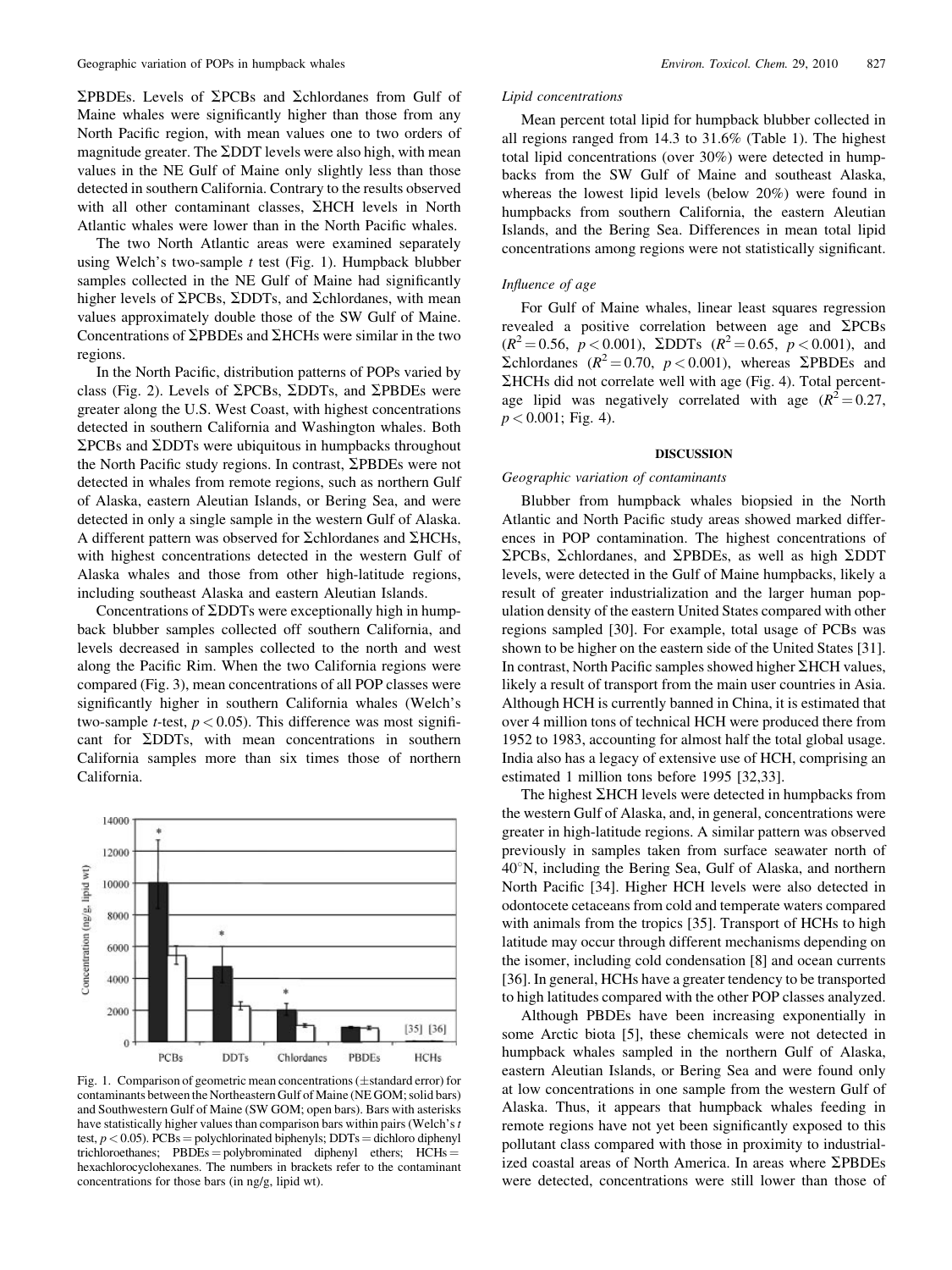

Fig. 2. Contaminant distribution patterns for biopsied humpback whales in the North Pacific. The range of concentrations (ng/g, lipid wt) for each class is shown. Samples in white had concentrations below the limits of quantification ( $\langle$ LOQ). PCBs = polychlorinated biphenyls; DDTs = dichloro diphenyl trichloroethanes; HCHs = hexachlorocyclohexanes; PBDEs = polybrominated diphenyl ethers. [Color figure can be seen in the online version of this article, available at www. interscience.wiley.com.]

 $\Sigma$ PCBs and  $\Sigma$ DDTs. However, PBDE levels should continue to be monitored, because these compounds remain largely unregulated in the United States and Canada. Polybrominated diphenyl ethers have been reported in blubber biopsies taken from resident killer whales in the Gulf of Alaska and Aleutian Islands, demonstrating that these contaminants are present in

the environment and accumulating at detectable concentrations at higher trophic levels [37].

The comparison between humpbacks from southern and northern California revealed significantly higher contamination in the south for all POP classes, even with a low sample size  $(n = 5$  for both regions). This is not surprising, as the Southern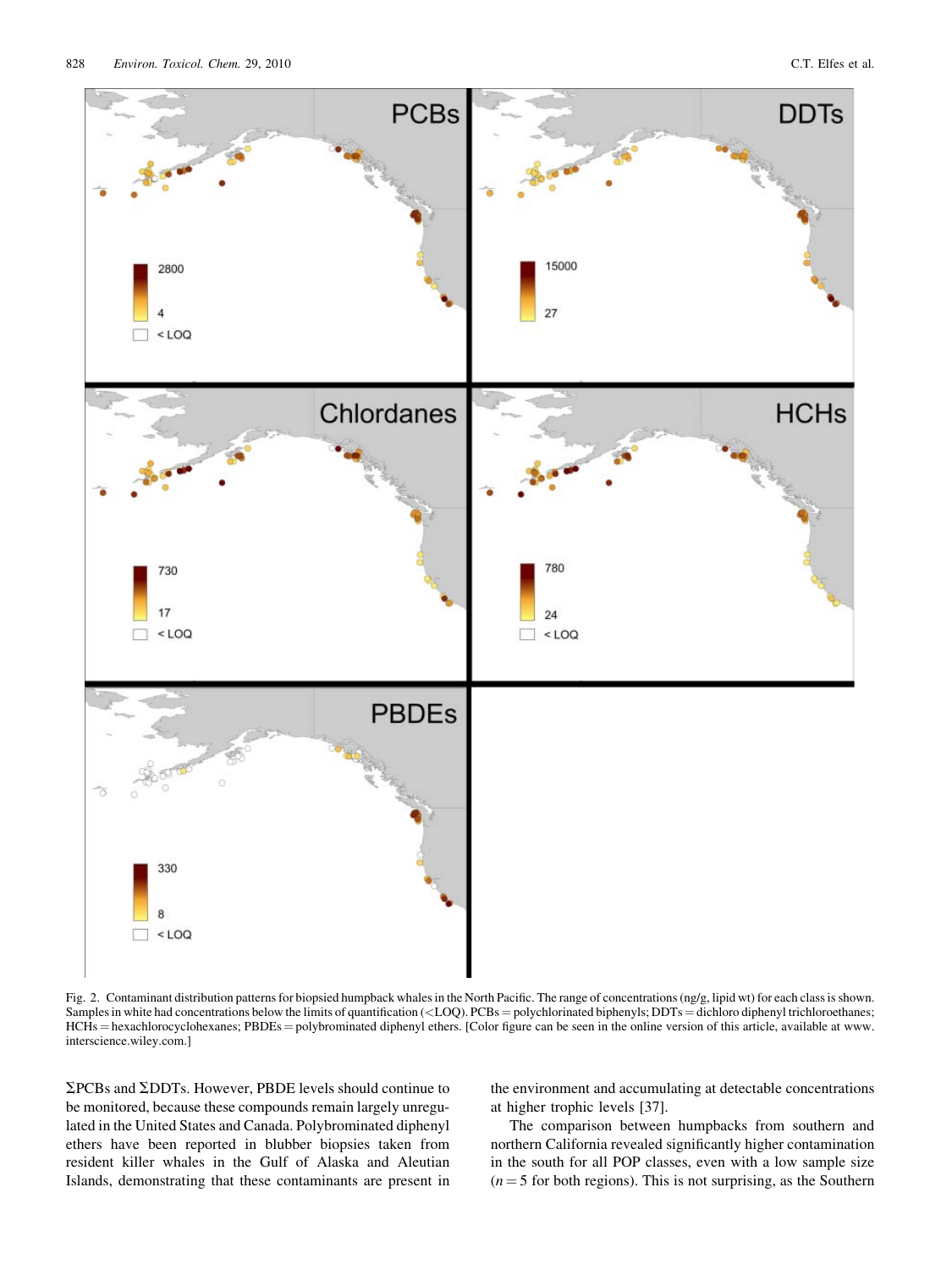

Fig. 3. Comparison of geometric mean concentrations ( $\pm$ standard error) for contaminants between southern California, USA (solid bars), and northern California (open bars). Bars with asterisks have statistically higher values than comparison bars within pairs (Welch's  $t$  test,  $p < 0.05$ ).  $DDTs =$  dichlorodiphenyltrichloroethanes;  $PCBs =$  polychlorinated biphenyls;  $PBDEs = polybrominated diphenyl others; HCHs = hexachlorocyclohexanes.$ 

California Bight is impacted by pollutant inputs from highly urbanized areas, including treated municipal and industrial wastewater and stormwater discharges [38]. The difference between the two areas was most significant for  $\Sigma$ DDTs, with mean levels in the whales from the south more than six times greater than those from the north. Until 1971, the Palos Verdes Shelf near Los Angeles received inputs of approximately 1,800 metric tons of DDT per year discharged illegally by the Montrose Chemical Corporation [39]. The contamination was so severe that this area has now been designated a Superfund site by the U.S. Environmental Protection Agency.

In general, humpback whales appear to be good bioindicators, reflecting what is known about environmental levels of contaminants. This lends further support to studies of humpback whale population structure, which have shown strong site fidelity of whales to feeding areas [10–13]. For example, whales that feed off the coasts of California, Oregon, and Washington are thought to form a relatively distinct feeding aggregation [10]. The significant differences in contaminant levels between the southern and northern California regions provide evidence that animals may show site fidelity to specific feeding locations, even within the relatively distinct California–Oregon–Washington region. This is consistent with previous research describing overlapping migratory corridors of whales off the California coast [18]. Whales that overwinter in Central America were typically resighted in southern California feeding grounds, whereas those overwintering in mainland Mexico and Baja California were seen feeding primarily in northern California. Substructuring and fidelity of humpback whales to smaller areas within a feeding ground has also been observed in the North Atlantic [13]. Previous work examining PCB/DDE ratios in harbor porpoise (Phocoena phocoena) along the U.S. West Coast also found distinct regional patterns in contaminants [40].

The potential exists, therefore, for using contaminants as chemical markers to distinguish between whales that feed in different regions. This approach has been used previously to understand population structure in harbor porpoise [40,41] as well as feeding regions for eastern North Pacific killer whales [37]. Identification of whales by feeding area could assist in



Fig. 4. Regression analyses of age in years (x axis) versus log-transformed contaminant concentrations (ng/g, lipid wt) and percentage total lipid (y axis) of blubber biopsies from Gulf of Maine humpback whales. Trend lines, equations, and statistical significance are shown in each graph. PCBs = polychlorinated biphenyls; DDTs = dichlorodiphenyltrichloroethanes; HCHs = hexachlorocyclohexanes; PBDEs = polybrominated diphenyl ethers.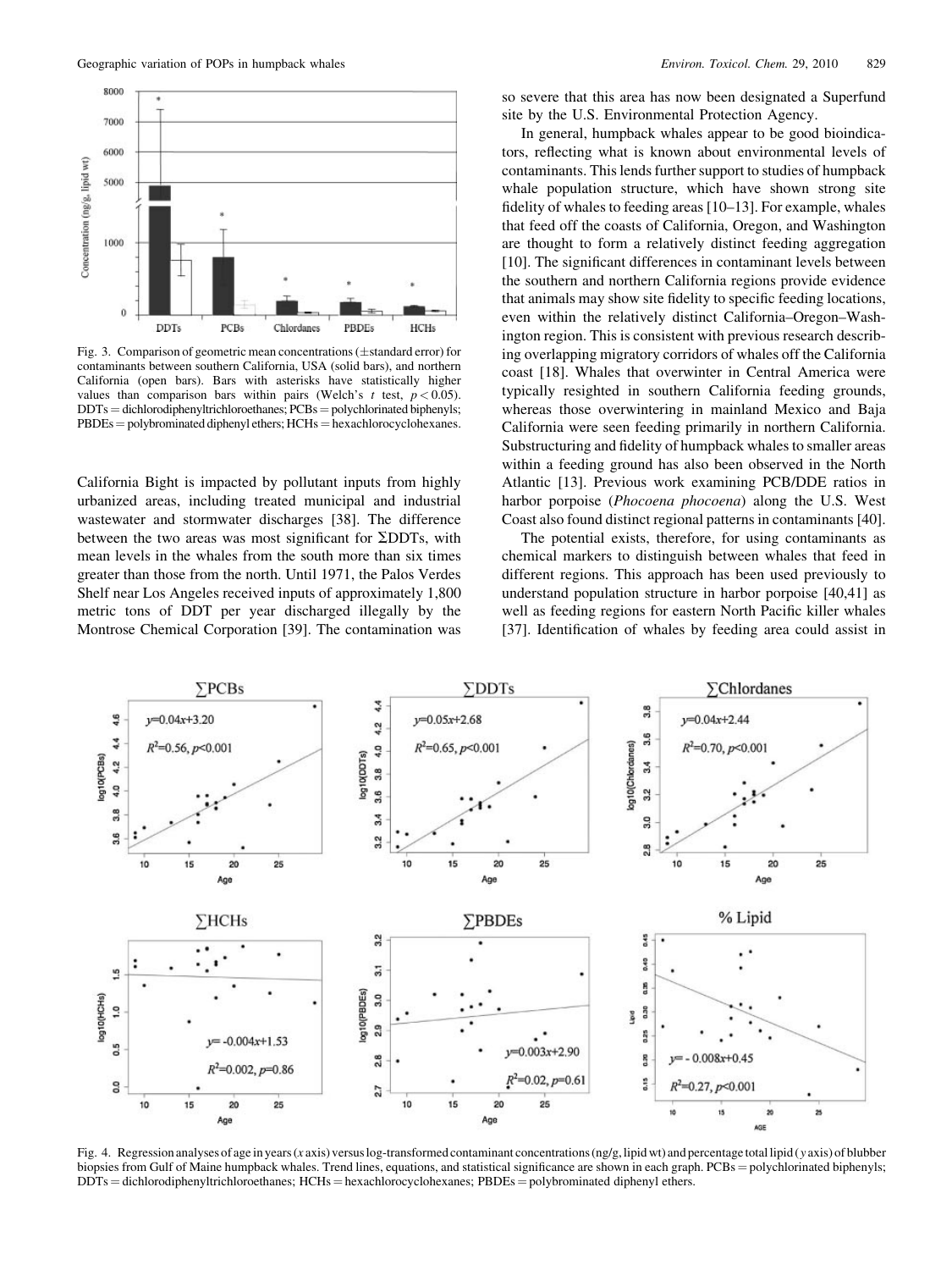determining the migratory destinations of whales sampled in their breeding areas.

#### Ecological and biological factors affecting contaminant loads

Prey. Differences in prey composition are a key consideration when interpreting POP loads. Contaminant intake in marine mammals occurs primarily through food [42]. Divergent diet was shown to have profound effects on POP concentrations and patterns in grizzly bears (Ursus arctos horribilis) [43]. Similarly, differences in contaminant concentrations, patterns, and ratios have helped to elucidate diet composition of the three eastern North Pacific killer whale (Orcinus orca) ecotypes [37,44].

Although considered generalist feeders, humpback whales may show regional prey preferences, with potential effects on contaminant residues. We hypothesize that differences in prey may have influenced the spatial patterns in contaminant levels observed in Gulf of Maine whales. The detection of significantly higher concentrations of  $\Sigma$ PCBs,  $\Sigma$ DDTs, and  $\Sigma$ chlordanes in NE compared with SW Gulf of Maine animals is inconsistent with information about environmental levels of organic contaminants in the Gulf of Maine. Long-term monitoring studies of blue mussels (Mytilus edulis) have shown a gradient of POP concentrations that increases from north to south [45]. Similarly,  $\Sigma$ PCBs levels in zooplankton were shown to be higher in Cape Cod Bay compared with the Bay of Fundy [46]. Thus, higher levels would be expected in SW Gulf of Maine whales, which feed closer to areas of high human population density, large rivers, and sewage treatment outflow for the city of Boston.

Elevated POP concentrations in the NE Gulf of Maine group might result from feeding on higher trophic level prey compared with SW animals or prey originating from a contaminated source area. Although limited information is available regarding prey composition of whales feeding in the NE (Bay of Fundy), they are thought to feed mainly on euphausiids (Meganyctiphanes norvegica) and herring (Clupea harengus) [47]. For animals feeding in the SW Gulf of Maine, particularly on Stellwagen Bank, sand lance (Ammodytes spp.) are thought to be among the primary prey species [48–50]. Humpback whale aggregations in the SW Gulf of Maine were shown to be significantly correlated with areas of sand lance abundance [48].

Lipid content of humpback whale prey species may influence overall contaminant uptake. Mean lipid content of sand lance (2.9%, wet wt) was estimated to be less than one-fourth the lipid content of herring (13.7%, wet wt) [51]. Values for the euphausiid M. norvegica ranged between 13 and 34% (dry wt) [52]. Thus, the relatively low lipid content of sand lance in comparison with other prey may explain why contaminant concentrations were lower in SW Gulf of Maine animals. Direct analyses of contaminant loads in prey samples are needed to better understand the bioaccumulation of POPs in Gulf of Maine humpback whales.

In the North Pacific, diet composition of humpback whales may also vary geographically. However, dietary data are limited because of the relative inaccessibility of many of the study regions. Available information stems mainly from stomach contents of animals that were caught by Japanese whalers, as well as from limited areas in which dedicated studies of humpback whales have occurred (e.g., [53]). Whaling records report that 77.3% of stomachs examined for humpback whales caught by the Japanese between 1952 and 1971 contained euphausiids exclusively [54]. In contrast, humpback whales tagged near Kodiak, Alaska, were shown to target schools of capelin (Mallotus villosus), even when concentrations of other prey such as pollock (*Theragra chalcogramma*) and euphausiids (Thysanoessa spp.) were available [55].

For the most part, POP levels observed for whales in the present study were congruent with previous information on contaminant distribution in the North Pacific [9]. However, blubber from humpbacks from the western Gulf of Alaska (Shumagin Islands) consistently showed POP levels higher than those found for whales from neighboring areas (northern Gulf of Alaska and eastern Aleutian Islands). Potential sources of contaminants to Steller sea lions (Eumetopias jubatus) throughout the Gulf of Alaska and Aleutian Islands have been examined [56], but no specific point sources are known that could account for the higher levels observed. Stable nitrogen isotope analyses [57] do not provide support for the hypothesis that humpback whales in the Shumagin Islands feed at higher trophic levels compared with whales from adjoining areas, thereby experiencing greater bioaccumulation of POPs. Mean trophic level for western Gulf of Alaska samples was similar to that of eastern Aleutian Islands and Bering Sea; highest trophic level values in the North Pacific were found for animals sampled in the northern Gulf of Alaska and along the west coasts of the United States and Canada [57]. Therefore, regional differences in prey do not appear to explain the higher levels observed in western Gulf of Alaska animals.

Age. Age can be another important factor influencing contaminant burdens. Samples from Gulf of Maine whales showed an increase in concentrations of  $\Sigma$ PCBs,  $\Sigma$ DDTs, and  $\Sigma$ chlordanes with known or minimum age. The relationship was close to linear, with  $R^2$  values ranging from 0.56 to 0.70, suggesting a continual uptake of contaminants at rates greater than the animal's capacity for metabolism and elimination.

Significant positive correlations between age and  $\Sigma$ PCBs,  $\Sigma$ DDTs, and  $\Sigma$ chlordanes have also been found in male bowhead whales (Balaena mysticetus) [58,59] and male North Atlantic right whales (Eubalaena glacialis) [46]. In northeast Atlantic minke whales (Balaenoptera acutorostrata), significantly higher concentrations of the same three contaminant classes were found in mature males compared with juvenile males [60]. Similarly, both total estimated body burden and concentrations (lipid wt) of  $\Sigma$ DDTs and  $\Sigma$ PCBs were positively correlated with age in male fin whales (Balaenoptera physalus) but tended to reach an asymptote in older mature individuals [21,61]. A leveling off of contaminant loads with increasing age was not observed for humpbacks in the present study. However, exact age was not known for several individuals, and the life span of this species has yet to be established. Thus, although the present study included animals with long-documented sighting histories, it did not necessarily encompass the oldest animals in the population.

No significant correlation was found between either  $\Sigma$ HCHs or SPBDEs and age. Previous investigations have shown similar results when  $\Sigma$ HCHs were plotted against age for bowhead whales [59]. Hexachlorocyclohexanes (particularly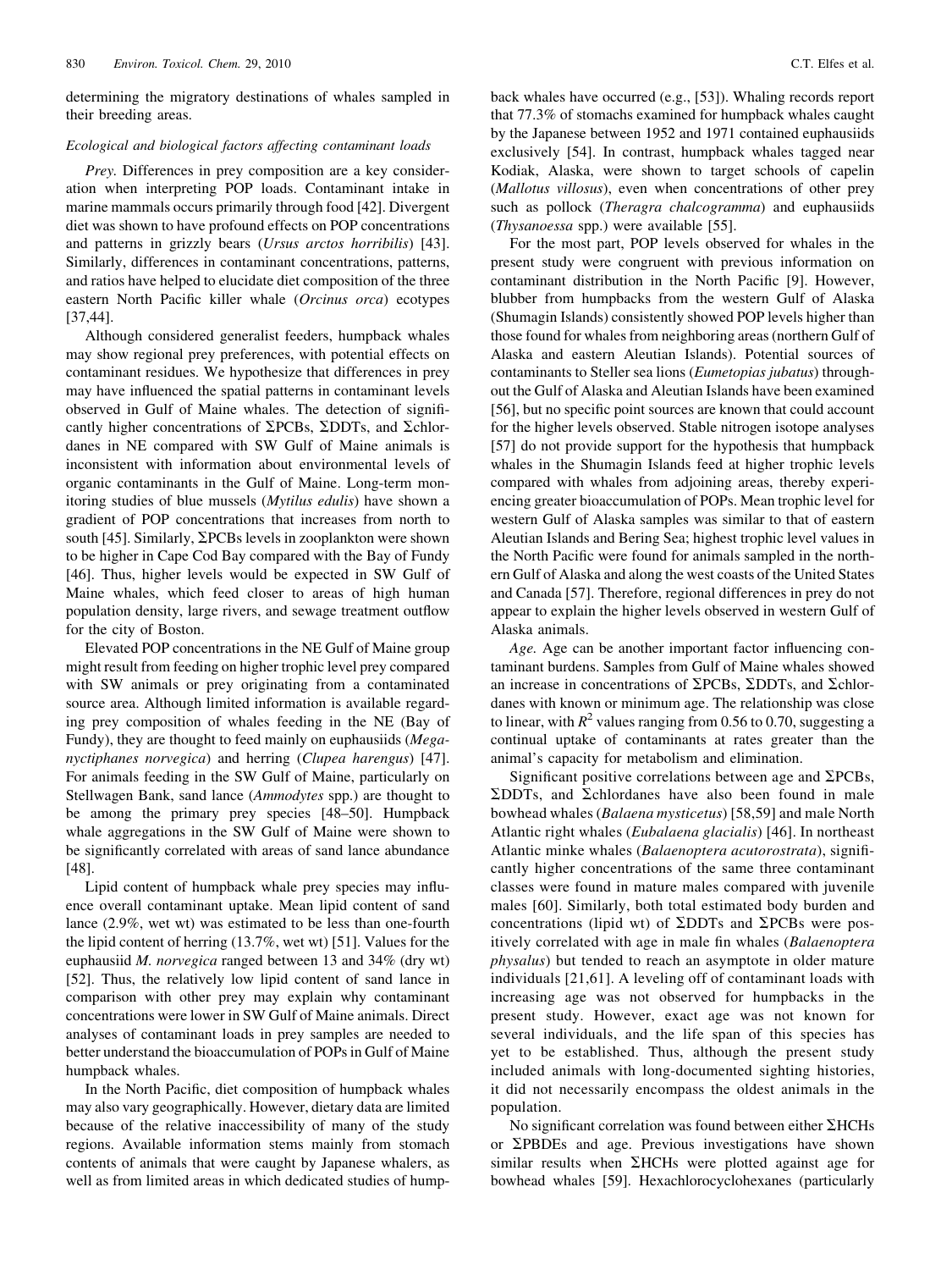$\gamma$ -HCH) are more water soluble and volatile compared with other contaminants and may, therefore, bioaccumulate to a lesser degree [62]. Additionally, marine mammals are thought to metabolize  $\alpha$ - and  $\gamma$ -HCHs more readily, although the ability of different species to metabolize a given isomer may be variable [62]. The makeup of technical HCH over time has also changed; it is composed of an increasing percentage of the more polar  $\gamma$ -HCH [63], with consequent reduction in the global output of the more lipophilic isomer  $\beta$ -HCH.

The present study is the first to examine the relationship of PBDEs with age in a mysticete. As with  $\Sigma$ HCHs, no significant relationship was found. In contrast to HCHs, the chemistry of PBDEs is well-suited for bioaccumulation. In addition, whales are thought to have limited metabolic capacity for PBDE compounds [64]. The relationship between PBDEs and age may be confounded by the fact that older animals have only recently been exposed to this contaminant compared with other POPs.

Apart from the previously discussed differences in prey, age might also have influenced the significantly higher concentrations of  $\Sigma$ PCBs,  $\Sigma$ DDTs, and  $\Sigma$ chlordanes observed in NE Gulf of Maine samples, insofar as these were also the three classes for which a bioaccumulative trend was shown. Interpretation of an age effect is confounded by the fact that only minimum age was known for some sampled animals (Supplemental Data, Table S1). Particularly high contaminant levels were associated with two NE Gulf of Maine whales of unknown exact age, specifically, samples CCS2006-053 (minimum age 29) and CCS2006-061 (minimum age 25). However, when these two samples were removed from the analysis, concentrations of  $\Sigma$ PCBs,  $\Sigma$ DDTs, and  $\Sigma$ chlordanes remained significantly higher in the NE Gulf of Maine group (Welch's  $t$  test,  $p < 0.02$  in all cases). An age effect is further supported by evidence of demographic stratification within the Gulf of Maine, with NE Gulf of Maine whales being older on average than whales in the SW Gulf of Maine [65].

Although age data were not available for North Pacific animals, the elevated concentration of POPs in western Gulf of Alaska (WGA) samples, compared with neighboring regions, could be a reflection of a higher proportion of older individuals in the WGA sample.

Age was also shown to have a significant effect on total percent lipid in blubber biopsies. In this case, total percent lipid showed a gradual decrease with increasing age  $(\sim 0.8\%$  reduction in lipid per year of age). A decrease in lipid with age was also observed in the blubber of male fin whales [66]. This pattern may be explained by an overall decrease in fitness of older individuals, with resulting changes in lipid composition of blubber.

The bioaccumulation of contaminants with age (as observed for  $\Sigma$ PCBs,  $\Sigma$ DDTs, and  $\Sigma$ chlordanes) is a significant factor and should be taken into account when interpreting humpback whale contaminant burdens. For example, if the linear regression equation is used to estimate  $\Sigma$ PCB loads, an increase in 10 y of age in a humpback whale may account for a doubling of the animal's contaminant burden. Although a decline in percent total lipid occurred with age, the rate of reduction was gradual and is likely a separate and much less significant factor in determining blubber biopsy contaminant levels.

#### Health risks

Contaminant data from the present study are the most comprehensive thus far collected for humpback whales. Previous reports from the literature include two stranded animals from the eastern United States and Canada [14], two biopsy samples from free-ranging animals in the West Indies [14], two stranded animals from southeast Alaska [15], and 33 biopsy samples from free-ranging animals in the Gulf of Saint Lawrence [16,17].

Analytical methods, number of analytes reported, and normalization of data (wet wt or lipid wt basis) vary in published information. However, some general patterns are apparent. Data from Gulf of Saint Lawrence whales (including individuals of both sexes as well as calves) [16,17] were compared with those from the Gulf of Maine, because of their geographic proximity. Mean  $\Sigma$ chlordane and  $\Sigma$ DDT values from the Gulf of Saint Lawrence most closely resembled means for the SW Gulf of Maine. Mean  $\Sigma$ PCBs were generally higher in the Gulf of Maine, whereas mean  $\Sigma$ HCH levels were higher in Gulf of Saint Lawrence, which is consistent with the latitudinal pattern found in our study.

Contaminant levels in two stranded humpback whales from the eastern United States and Canada [14] were previously considered to be the highest reported for humpback whales. A pregnant female killed in a Nova Scotia fishery had levels of 23,100 ppb and 5,400 ppb (wet wt) for  $\Sigma$ DDTs and  $\Sigma$ PCBs, respectively. A juvenile male found stranded in New Jersey had a  $\Sigma$ DDT concentration of 7,600 ppb (wet wt) and a  $\Sigma$ PCB concentration of 6,000 ppb (wet wt). High concentrations in these samples may not be representative of the population if the sampled animals were in a compromised state of health or if the carcasses were in poor condition. Even so, it is noted that, although these animals were sampled more than three decades ago, levels of  $\Sigma$ PCBs were comparable to those found in the present study for Gulf of Maine humpbacks. The  $\Sigma$ DDT level of 23,100 ppb is high compared with the range of wet weight concentrations for the present study (Supplemental Data, Table S2) but falls within the range of lipid weight concentrations detected in the NE Gulf of Maine (Table 1). This suggests that, although these contaminants have been banned in the United States and Canada since the 1970s, current levels in humpback whales may not reflect a significant decrease in exposure.

In the North Pacific, a single study has reported on POP contamination in humpback whales [15]. Levels of  $\Sigma$ PCB in one stranded female (87 ppb, wet wt) and one stranded male (130 ppb, wet wt) were within the range of values observed in humpback blubber samples for the southeast Alaska region.

Establishing a link between POP levels and population effects in baleen whales is difficult, because virtually no information is available on diagnostic levels for direct mortality, suppression of immune function, or reduced reproductive success for animals in the wild. Inferences are typically made from studies of other mammals in laboratory settings or semifield conditions. A review of the contaminant literature on mysticetes found little evidence for organochlorine impacts on baleen whale populations [67]. The data presented here are consistent with the relatively low levels (compared with odontocetes and pinnipeds) that have been found in other baleen whale species. However, we note that, because little is known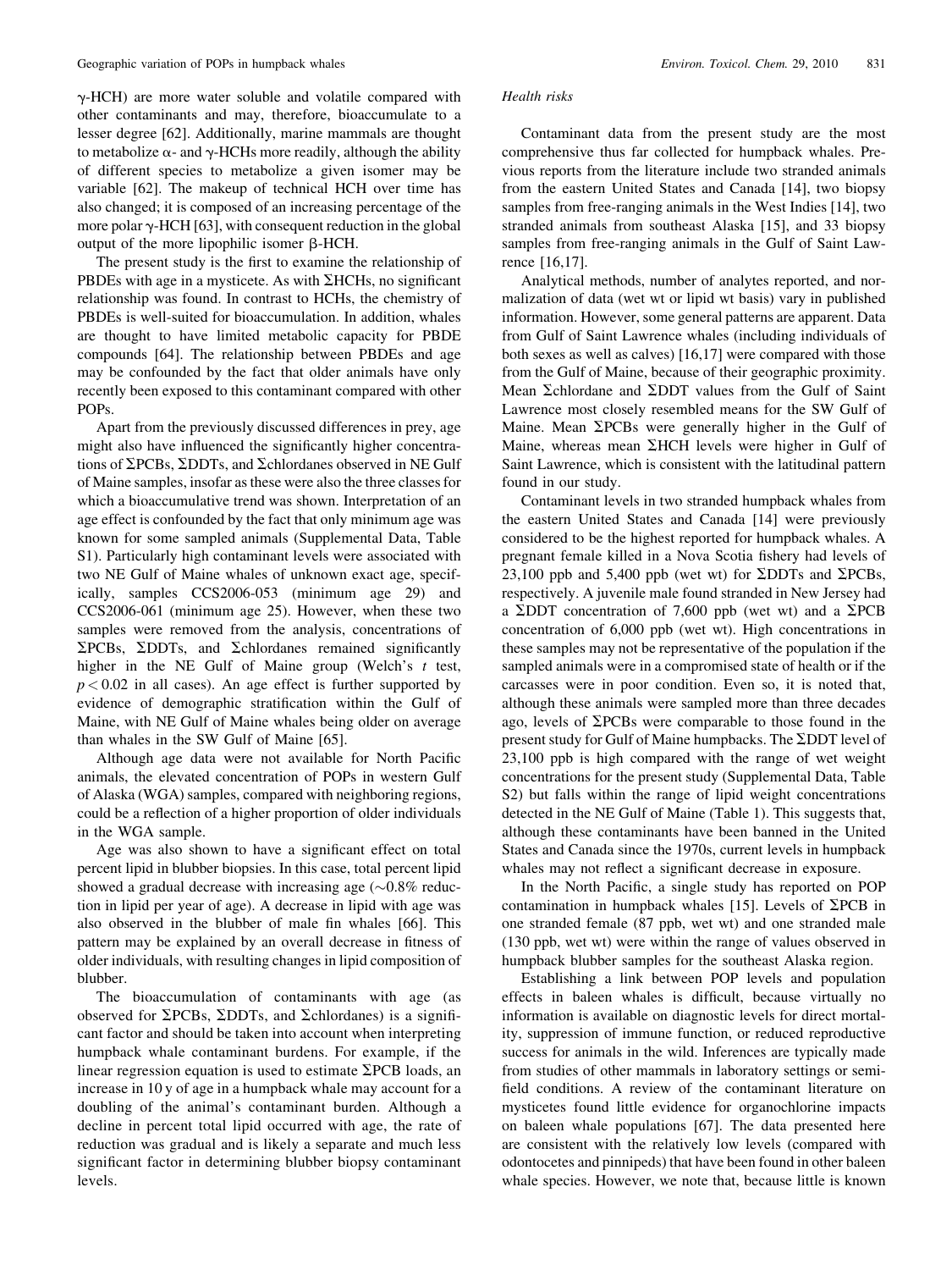regarding potential interactive effects of multiple contaminants, we cannot conclusively rule out an impact, even if levels of individual contaminants were found to be below diagnostic threshold values for other mammals. In addition, the potential impacts of chronic exposure over the life span of this species are unknown.

Although it generally appears that POP concentrations in humpback whale blubber are low, some study areas, particularly the Gulf of Maine and southern California, had whales with  $\Sigma$ PCB and  $\Sigma$ DDT levels that may warrant further attention. For example, in the NE Gulf of Maine, concentrations of  $\Sigma$ PCBs ranged from 4,922 to 51,667 ppb (lipid wt), such that some values exceed the known threshold level for PCB effects on harbor seal immune function (17,000 ppb) [2]. Therefore, the potential for negative health effects for humpback whales from these areas cannot be eliminated.

In addition, research on humpback whales that feed off the California coast found lower reproductive rates compared with other North Pacific regions, and elevated contaminants were thought to be a potential causal factor [68]. Data from the present study confirm that some POP levels, particularly SDDTs, are high in samples from California. Although concentrations in baleen whales may be low, overall body burdens may be high because of large body size [67]. Therefore, potentially large amounts of contaminants may be transferred to calves during gestation and lactation. Threshold levels for negative effects are likely lower in young animals that are still in development. Further research should focus on determining POP levels in milk and estimating transfer rates from females to calves in areas where contaminants are highest.

#### **CONCLUSIONS**

Levels of five major POP groups varied among humpback whales from different feeding regions. Data from the present study indicate that, although humpback whales are highly migratory, POP levels in their blubber appear to reflect concentrations in their feeding areas. This provides further evidence that humpback whales show strong site fidelity to feeding regions, and holds promise for using POPs as chemical markers for understanding the population structure of this species. Apart from feeding location, age was shown to influence levels of  $\Sigma$ PCBs,  $\Sigma$ DDTs, and  $\Sigma$ chlordanes significantly. Other factors such as diet are likely important in interpreting POP burdens in humpback whales. Overall, contaminant levels detected in humpback whales were generally lower than in odontocete cetaceans and pinnipeds. Although an assessment of potential health impacts of POPs on humpback whales is difficult, areas that showed elevated POP concentrations and may warrant further study are the Gulf of Maine and southern California. In most other study regions, POPs were low and likely do not represent a significant conservation threat to whales feeding in these areas.

#### SUPPLEMENTAL DATA

Table S1. Collection date, region, geographic coordinates, and age for humpback whale samples analyzed.

Table S2. Geometric mean concentration  $(\pm$ standard error) and range of persistent organic pollutants (ng/g, wet wt) in

#### blubber biopsy samples for humpback whales by region. (196 KB DOC)

Acknowledgement—The authors gratefully acknowledge the SPLASH Steering Committee and the Provincetown Center for Coastal Studies for access to samples. We thank G. Schorr, T. Chandler, E. Falcone, B. Witteveen,and J. Straley for sample collectionand K. Robertson, D. Steele, S. Baker, P. Palsbøll, and M. Bérubé for sex determination of samples. D. Mattila provided fieldwork support for C. Elfes. We are grateful to G. Ylitalo for statistical support, K. Tilbury for lipid analysis, and J. Bolton and E. Falcone for database support. Chemical analyses were funded through the Environmental Assessment Program of the Northwest Fisheries Science Center, U.S. National Marine Fisheries Service. C. Elfes received support from the School of Aquatic and Fishery Sciences and the Washington Cooperative Fish and Wildlife Research Unit. The use of trade, product, or firm names in this publication is for descriptive purposes only and does not imply endorsement by the U.S. Government.

#### **REFERENCES**

- 1. Reijnders PJH. 1986. Reproductive failure in common seals feeding on fish from polluted coastal waters. Nature 324:456–457.
- 2. deSwart RL, Ross PS, Vos JG, Osterhaus ADME. 1996. Impaired immunity in harbor seals (Phoca vitulina) exposed to bioaccumulated environmental contaminants: review of a long-term feeding study. Environ Health Perspect 104:823–828.
- 3. Eriksson P, Jakobsson E, Fredriksson A. 1998. Developmental neurotoxicity of brominated flame retardants, polybrominated diphenyl ethers and tetrabromo-bis-phenol A. Organohalogen Compounds 35: 375–377.
- 4. de Wit CA. 2002. An overview of brominated flame retardants in the environment. Chemosphere 46:583–623.
- 5. Ikonomou MG, Rayne S, AddisonRF. 2002. Exponentialincreases of the brominated flame retardants, polybrominated diphelyn ethers, in the Canadian Arctic from 1981 to 2000.Environ Sci Technol 36:1886–1892.
- 6. Wilkening KE, Barrie LA, Engle M. 2000. Trans-Pacific air pollution. Science 290:65–67.
- 7. Barrie LA, Gregor D, Hargrave B, Lake R, Muir D, Shearer R, Tracy B, Bidleman T. 1992. Arctic contaminants: sources, occurrence and pathways. Sci Total Environ 122:1–74.
- 8. Wania F, Mackay D. 1993. Global fractionation and cold condensation of low volatility organochlorine compounds in polar regions. Ambio 22:10-18.
- 9. Aguilar A, Borrell A, Reijnders PJH. 2002. Geographical and temporal variation in levels of organochlorine contaminants in marine mammals. Mar Environ Res 53:425–452.
- 10. Calambokidis J, Steiger GH, Evenson JR, Flynn K, Balcomb KC, Claridge DE, Bloedel P, Straley JM, Baker CS, von Ziegesar O, Dahlheim ME, Waite JM, Darling JD, Ellis G, Green GA. 1996. Interchange and isolation of humpback whales off California and other North Pacific feeding grounds. Mar Mamm Sci 12:215–226.
- 11. Baker CS, Medrano-Gonzalez L, Calambokidis J, Perry A, Pichler F, Rosenbaum H, Straley JM, Urbán J, Yamaguchi M, VonZiegsar O. 1998. Population structure of nuclear and mitochondrial DNA variation among humpback whales in the North Pacific. Mol Ecol 7:695-708.
- 12. Calambokidis J, Steiger GH, Straley JM, Hermen LM, Cerchios S, Salden DR, Urban J, Jacobsen JK, vonZiegesar O, Balcomb KC, Gabriele CM, Dahlheim ME, Uchida S, Ellis G, Miyamura Y, Ladrón de Guevara PP, Yamaguchi M, Sato F, Mizroch SA, Schlender L, Rasmussen K, Barlow J, Quinn TJ. 2001. Movements and population structure of humpback whales in the North Pacific. Mar Mamm Sci 17:769–794.
- 13. Stevick PT, Allen J, Clapham PJ, Katona SK, Larsen F, Lien J, Mattila DK, Palsbøll PJ, Sears R, Sigurjónsson J, Smith TD, Vikingsson G, Øien N, Hammond PS. 2006. Population structuring on the feeding grounds in North Atlantic humpback whales (Megaptera novaeangliae). J Zool 270:244–255.
- 14. Taruski AG, Olney CE, Winn HE. 1975. Chlorinated hydrocarbons in cetaceans. J Fish Res Board Can 32:2205–2209.
- 15. Peard J, Calambokidis J. 1981. Chlorinated hydrocarbons in humpback whales (Megaptera novaeangliae) from Southeast Alaska. Report to Sea Search. Cascadia Research Collective, Olympia, WA, USA.
- 16. Gauthier JM, Metcalfe CD, Sears R. 1997. Chlorinated organic contaminants in blubber biopsies from northwestern Atlantic balaenopterid whales summering in the Gulf of Saint Lawrence. Mar Environ Res 44:201–223.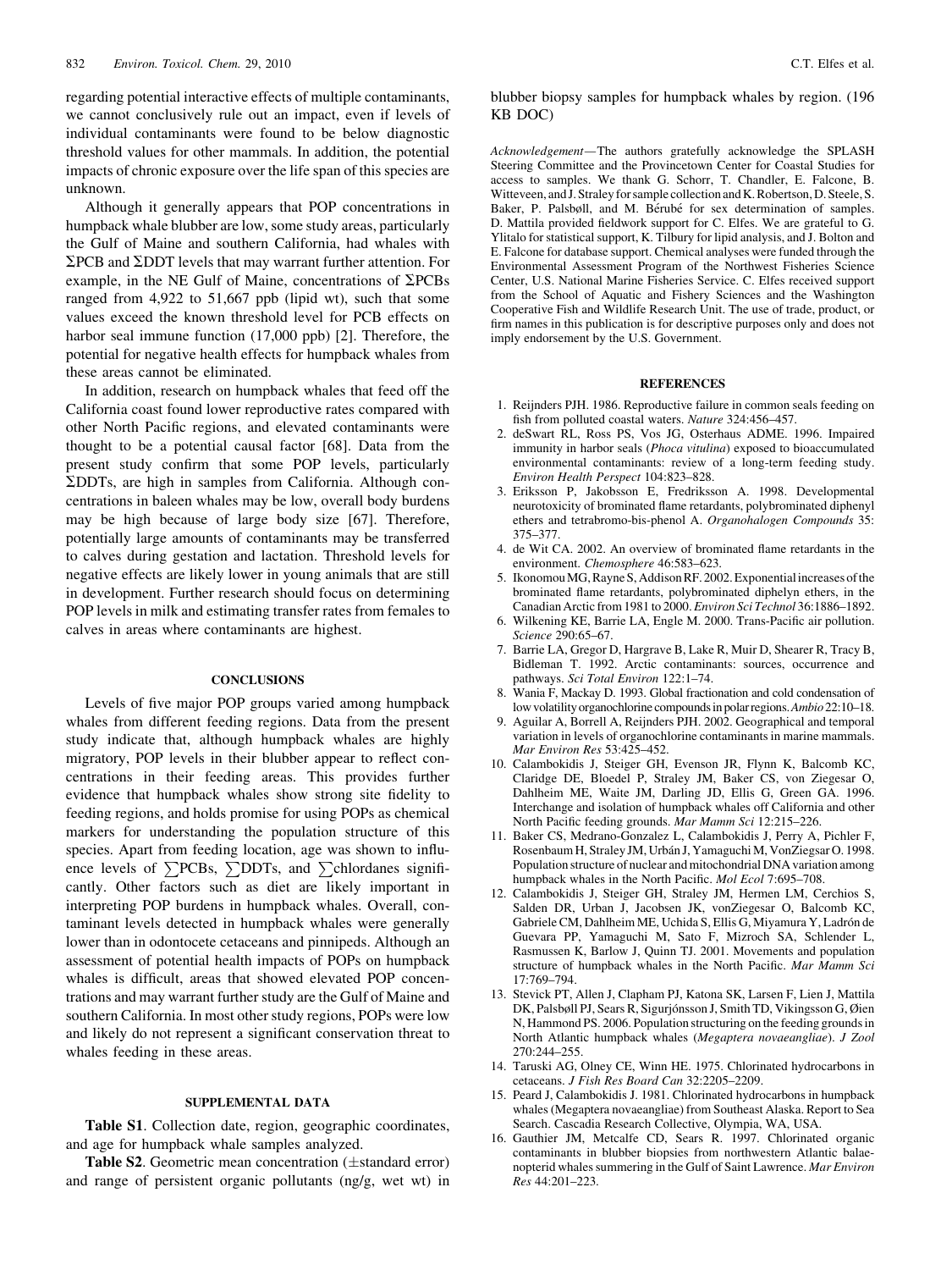- 17. Metcalfe C, Koenig B, Metcalfe T, Paterson G, Sears R. 2004. Intra- and inter-specific differences in persistent contaminants in the blubber of blue whales and humpback whales from the Gulf of St. Lawrence, Canada. Mar Environ Res 57:245–260.
- 18. Calambokidis J, Steiger GH, Rasmussen K, Urban RJ, Balcomb KC, Ladron de Guevara PP, Salinas ZM, Jacobsen JK, Baker CS, Herman LM, Cerchio S, Darling JD. 2000. Migratory destinations of humpback whales that feed off California, Oregon and Washington. Mar Ecol Prog Ser 192:295–304.
- 19. Hoelzel AR, ed. 1991. Genetic Ecology of Whales and Dolphins. International Whaling Commission, Cambridge, UK.
- 20. Palsbøll PJ, Larsen F, Sigurd-Hansen E. 1991. Sampling of skin biopsies from free-ranging large cetaceans in West Greenland: Development of new biopsy tips and bolt designs. Rep Int Whal Comm 13:71–79.
- 21. Aguilar A, Borrell A. 1994. Reproductive transfer and variation of body load of organochlorine pollutants with age in fin whales (Balaenoptera physalus). Arch Environ Contam Toxicol 27:546–554.
- 22. Palsbøll PJ, Vader A, Bakke I, El-Gewely MR. 1992. Gender determination in cetaceans by the polymerase chain reaction. Can J Zool 70:2166–2170.
- 23. Bérubé M, Palsbøll PJ. 1996. Identification of sex in cetaceans by multiplexing with three ZFX and ZFY specific primers. Mol Ecol 5:283– 287.
- 24. Bérubé M, Palsbøll PJ. 1996. Identification of sex in cetaceans by multiplexing with three ZFX and ZFY specific primers:erratum. Mol Ecol 5:283–287.
- 25. Chittleborough RG. 1965. Dynamics of two populations of the humpback whale, Megaptera novaeangliae (Borowski). Aust J Mar Freshw Res 16:33–128.
- 26. Sloan CA, Brown DW, Pearce RW, Boyer RH, Bolton JL, Burrows DG, Herman DP, Krahn MM. 2005. Determining aromatic hydrocarbons and chlorinated hydrocarbons in sediments and tissues using accelerated solvent extraction and gas chromatography/mass spectrometry. In Ostrander GK, ed, Techniques in Aquatic Toxicology, Vol 2. CRC, Boca Raton, FL, USA, pp 631–651.
- 27. Sloan CA, Brown DW, Ylitalo GM, Buzitis J, Herman DP, Burrows DG, Yanagida G, Pearce RW, Bolton JL, Boyer RH, Krahn MM. 2006. Quality assurance plan for analyses of environmental samples for polycyclic aromatic compounds, persistent organic pollutants, fatty acids, stable isotope ratios, lipid classes, and metabolites of polycyclic aromatic compounds NOAA Tech Memo NMFS-NWFSC-77. U.S. Department of Commerce, Seattle, WA, p 30.
- 28. Ylitalo GM, Yanagida GK, Hufnagle L Jr, Krahn MM. 2005. Determination of lipid classes and lipid content in tissues of aquatic organisms using a thin layer chromatography/flame ionization detection (TLC/FID) microlipid method. In Ostrander GK, ed, Techniques in Aquatic Toxicology, Vol 2. CRC, Boca Raton, FL, USA, pp 227–238.
- 29. Antweiler RC, Taylor HE. 2008. Evaluation of statistical treatments of left-censored environmental data using coincident uncensored data sets: I. Summary statistics. Environ Sci Technol 42:3732–3738.
- 30. Brewer CA, Suchan TA. 2001. Mapping Census 2000: The geography of U.S. diversity. Census Special Reports Series CENSR/01-1. U.S. Census Bureau, Washington DC.
- 31. Breivik K, Sweetman A, Pacyna JM, Jones KC. 2002. Towards a global historical emission inventory for selected PCB congeners—a mass balance approach. 1. Global production and consumption. Sci Total Environ 290:181–198.
- 32. Li YF. 1999. Global technical hexachlorocyclohexane usage and its contamination consequences in the environment: from 1948 to 1997. Sci Total Environ 232:121–158.
- 33. Li YF, Cai DJ, Singh A. 1998. Technical hexachlorocyclohexane use trends in China and their impact on the environment. Arch Environ Contam Toxicol 35:688–697.
- 34. Iwata H, Tanabe S, Sakai N, Tatsukawa R. 1993. Distribution of persistent organochlorines in the oceanic air and surface sea water and the role of ocean on their global transport and fate. Environ Sci Technol 27:1080–1098.
- 35. Prudente M, Tanabe S, Watanabe M, Subramnian A, Miyazki N, Suarez P, Tatsukawa R. 1997. Organochlorine contamination in some odontoceti species from the North Pacific and Indian Ocean. Mar Environ Res 44:415–427.
- 36. Li YF, MacDonald RW, Jantunen LMM, Harner T, Bidleman TF, Strachan WMJ. 2002. The transport of  $\beta$ -hexachlorocyclohexane to the western Arctic Ocean: a contrast to a-HCH. Sci Total Environ 291:229– 246.
- 37. Krahn MM, Herman DP, Matkin CO, Durban JW, Barrett-Lennard, Burrows DG, Dahlheim ME, Black N, LeDuc RG, Wade PR. 2007. Use of chemical tracers in assessing the diet and foraging regions of eastern North Pacific killer whales. Mar Environ Res 63:91–114.
- 38. Schiff KC. 2000. Sediment chemistry on the mainland shelf of the Southern California Bight. Mar Pollut Bull 40:268–276.
- 39. Chartrand A. 1988. Montrose Chemical Corporation: Strategies for managing a widespread point source contamination. In Managing Inflows to California Bays and Estuaries. The Bay Institute of San Francisco, Monterey, CA, USA, pp 50–56.
- 40. Calambokidis J, Barlow J. 1991. Chlorinated hydrocarbon concentrations and their use for describing population discreetness in harbor porpoises from Washington, Oregon and California. NOAA Technical Report NMFS 98:101–110.
- 41. Westgate A, Tolley KA. 1999. Geographical differences in organochlorine contaminants in harbour porpoises Phocoena phocoena from the western North Atlantic. Mar Ecol Prog Ser 177:255–268.
- 42. Aguilar A, Borrell A, Pastor T. 1999. Biological factors affecting variability of persistent pollutant levels in cetaceans. J Cetacean Res Manag 1:83–116.
- 43. Christensen JR, MacDuffee M, MacDonald RW, Whiticar M, Ross PS. 2005. Persistent organic pollutants in British Columbia grizzly bears: consequence of divergent diets. Environ Sci Technol 39:6952– 6960.
- 44. Herman DP, Burrows DG, Wade PR, Durban JW, Matkin CO, LeDuc RG, Barrett-Lennard L, Krahn MM. 2005. Feeding ecology of eastern North Pacific killer whales from fatty acid, stable isotope and organochlorine analyses of blubber biopsies. Mar Ecol Prog Ser 302: 275–291.
- 45. Chase ME, Jones SH, Hennigar P, Sowless J, Harding CH, Freeman K, Wells PG, Krahforst C, Coombs K, Crawford R, Pederson J, Taylor D. 2001. Gulfwatch: Monitoring spatial and temporal patterns of trace metal and organic contaminants in the Gulf of Maine (1991–1997) with the Blue Mussel, Mytilus edulis L. Mar Pollut Bull 42:491–505.
- 46. Weisbrod AV, Shea D, Moore M, Stegeman JJ. 2000. Organochlorine exposure and bioaccumulation in the endangered northwest Atlantic right whale (Eubalaena glacialis) population. Environ Toxicol Chem 19:654–666.
- 47. Paquet D, Haycock C, Whitehead H. 1997. Numbers and seasonal occurrence of humpback whales, Megaptera novaeangliae, off Brier Island, Nova Scotia. Can Field Nat 111:548–552.
- 48. Payne PM, Nicolas JR, O'Brien L, Powers KD. 1986. The distribution of the humpback whale, Megaptera novaeangliae, on Georges Bank and in the Gulf of Maine in relation to densities of the sand eel, Ammodytes americanus. Fish Bull 84:271–277.
- 49. Payne PM, Wiley DN, Young SB, Pittman S, Clapham PJ, Jossi JW. 1990. Recent fluctuations in the abundance of baleen whales in the southern Gulf of Maine in relation to changes in selected prey. Fish Bull 88:687–696.
- 50. Hain JHW, Ellis SL, Kenney RD, Clapham PJ, Gray BK, Weinrich MT, Babb IG. 1995. Apparent bottom feeding by humpback whales on Stellwagen Bank. Mar Mamm Sci 11:464–479.
- 51. Lawson JW, Magalhães AM, Miller EH. 1998. Important prey species of marine vertebrate predators in the northwest Atlantic: proximate composition and energy density. Mar Ecol Prog Ser 164:13–20.
- 52. Saether O, Ellingsen TE, Mohr V. 1986. Lipids of North Atlantic krill. J Lipid Res 27:274–285.
- 53. Krieger KJ, Wing BL. 1986. Hydroacoustic monitoring of prey to determine humpback whale movements NOAA Tech Memo NMFS F/ NWC-98. National Oceanic and Atmospheric Administration, Auke Bay, AK, USA, p 62.
- 54. Nemoto T, Kawamura A. 1977. Characteristics of food habits and distribution of baleen whales with special reference to the abundance of North Pacific sei and Bryde's whales. Rep Int Whal Comm 1:80–87.
- 55. Witteveen B, Foy R, Wynne K, Tremblay Y. 2008. Investigation of foraging habits and prey selection by humpback whales (Megaptera novaeangliae) using acoustic tags and concurrent fish surveys. Mar Mamm Sci 24:516–534.
- 56. Barron MG, Heintz R, Krahn MM. 2003. Contaminant exposure and effects in pinnipeds: implications for Stellar sea lion declines in Alaska. Sci Total Environ 311:111–133.
- 57. Witteveen BH, Worthy GAJ, Wynne KM, Roth JD. 2009. Population structure of North Pacific humpback whales on their feeding grounds revealed by stable carbon and nitrogen isotope ratios. Mar Ecol Prog Ser 379:229–310.